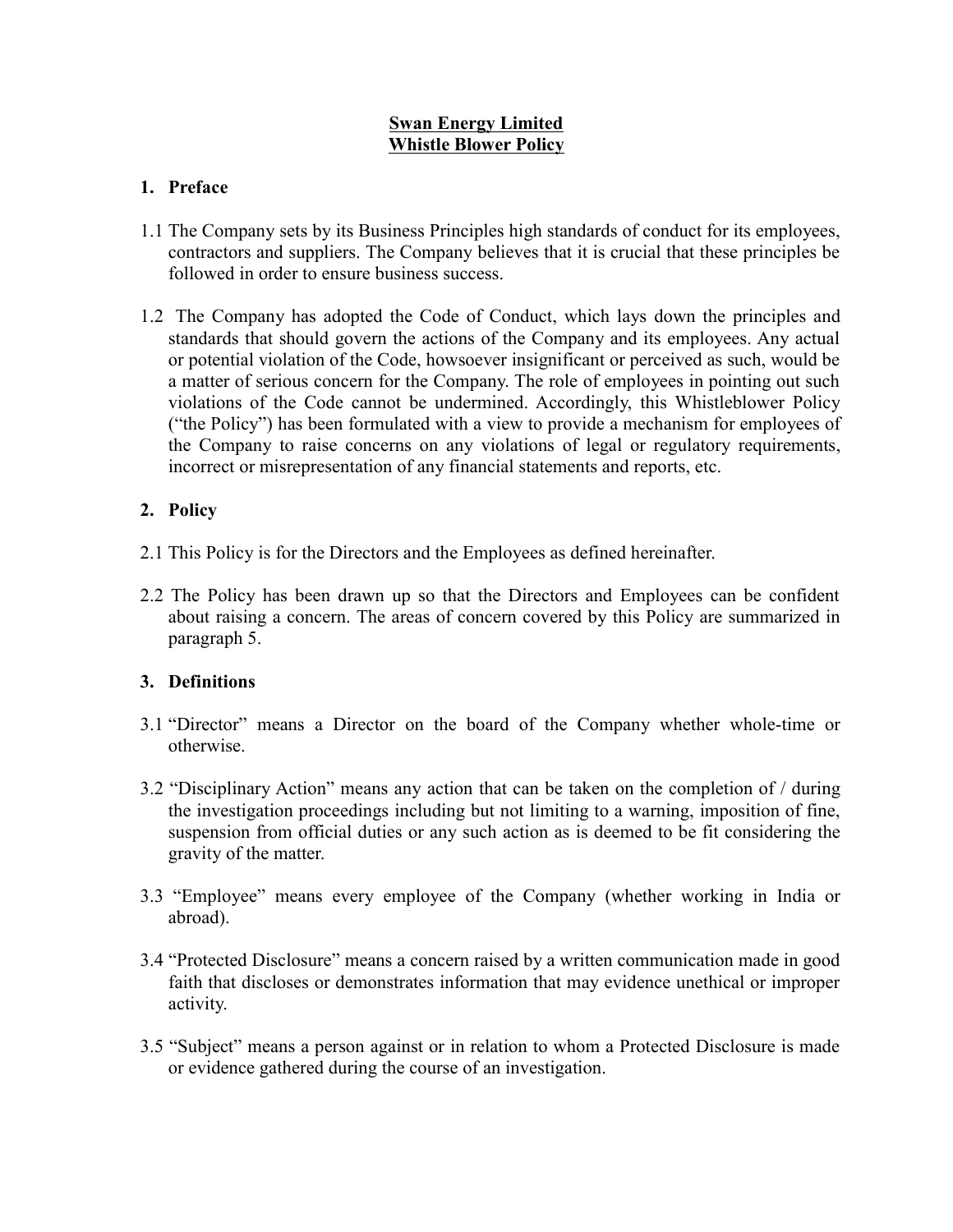- 3.6 "Whistle Blower" is someone who makes a Protected Disclosure under this Policy.
- 3.7 "Whistle Officer" or "Whistle Committee" or "Committee" means an officer or Committee of persons who is/are nominated/ appointed to conduct detailed investigation.
- 3.8 "Ombudsperson" will be the chairman of the Audit Committee for the purpose of receiving all complaints under this Policy and ensuring appropriate action.

## 4. The Guiding Principles:

To ensure that this Policy is adhered to, and to assure that the concern will be acted upon seriously, the Company will:

- Ensure that the Whistle Blower and/or the person processing the Protected Disclosure is not victimized for doing so;
- Treat victimization as a serious matter including initiating disciplinary action on such person/ $(s)$ ;
- Ensure complete confidentiality;
- Not attempt to conceal evidence of the Protected Disclosure;
- Take disciplinary action, if any one destroys or conceals evidence of the Protected Disclosure made/to be made;
- Provide an opportunity of being heard to the persons involved especially to the Subject;

## 5. Scope

- 5.1 Various stakeholders of the Company are eligible to make Protected Disclosures under the Policy. These stakeholders may fall into any of the following broad categories:
- Employees of the Company;
- Employees of other agencies deployed for the Company's activities, whether working from any of the Company's offices or any other location;
- Contractors, vendors, suppliers or agencies (or any of their employees) providing any material or service to the Company;
- Customers of the Company;
- Any other person having an association with the Company.

A person belonging to any of the above mentioned categories can avail of the channel provided by this Policy for raising an issue covered under this Policy.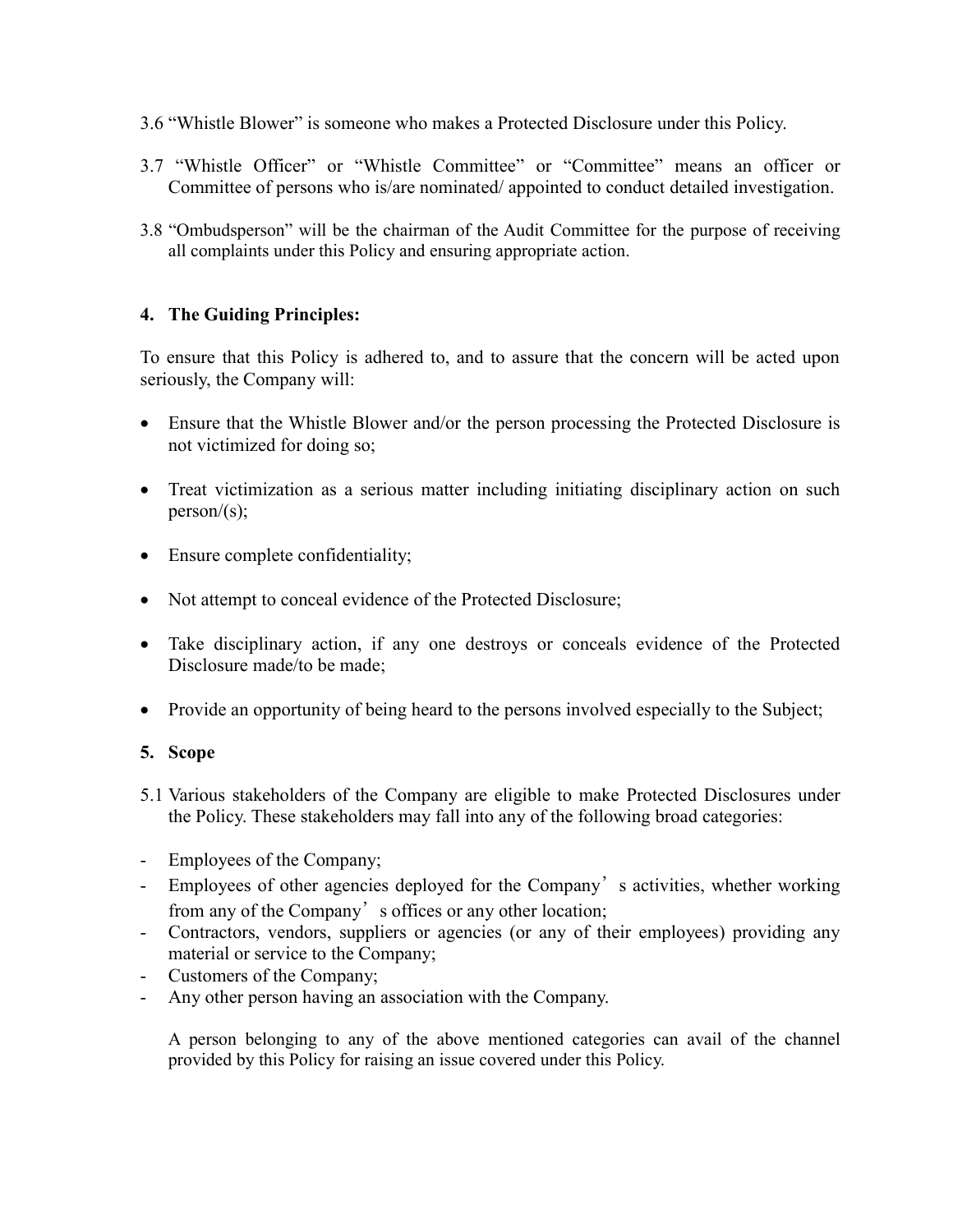- 5.2 The Policy covers malpractices and events which have taken place/ suspected to take place involving:
	- 1. Abuse of authority;
	- 2. Breach of contract;
	- 3. Negligence causing substantial and specific danger to public health and safety;
	- 4. Manipulation of company data/records;
	- 5. Financial irregularities, including fraud, or suspected fraud;
	- 6. Criminal offence;
	- 7. Pilferation of confidential/propriety information;
	- 8. Deliberate violation of law/regulation;
	- 9. Wastage/misappropriation of company funds/assets;
	- 10. Breach of employee Code of Conduct/Ethics Policy or Rules;
	- 11. Any other unethical, biased, favoured, imprudent event.
- 5.3 Policy should not be used in place of the Company grievance procedures or be a route for raising malicious or unfounded allegations against colleagues.

### 6. Disqualifications

- 6.1 While it will be ensured that genuine Whistle Blowers are accorded complete protection from any kind of unfair treatment as herein set out, any abuse of this protection will warrant disciplinary action.
- 6.2 Protection under this Policy would not mean protection from disciplinary action arising out of false or bogus allegations made by a Whistle Blower knowing it to be false or bogus or with a mala fide intention.
- 6.3 Whistle Blowers, who make any Protected Disclosures, which have been subsequently found to be mala fide, frivolous or malicious shall be liable to be prosecuted under Company's Code of Conduct.

#### 7. Manner in which concern can be raised

- 7.1 Employees can make Protected Disclosure to Ombudsperson, as soon as possible but not later than 30 consecutive days after becoming aware of the same.
- 7.2 Whistle Blower must put his/her name to allegations. Concerns expressed anonymously WILL NOT BE investigated.
- 7.3 If initial enquiries by the Ombudsperson indicate that the concern has no basis, or it is not a matter to be investigation pursued under this Policy, it may be dismissed at this stage and the decision is documented.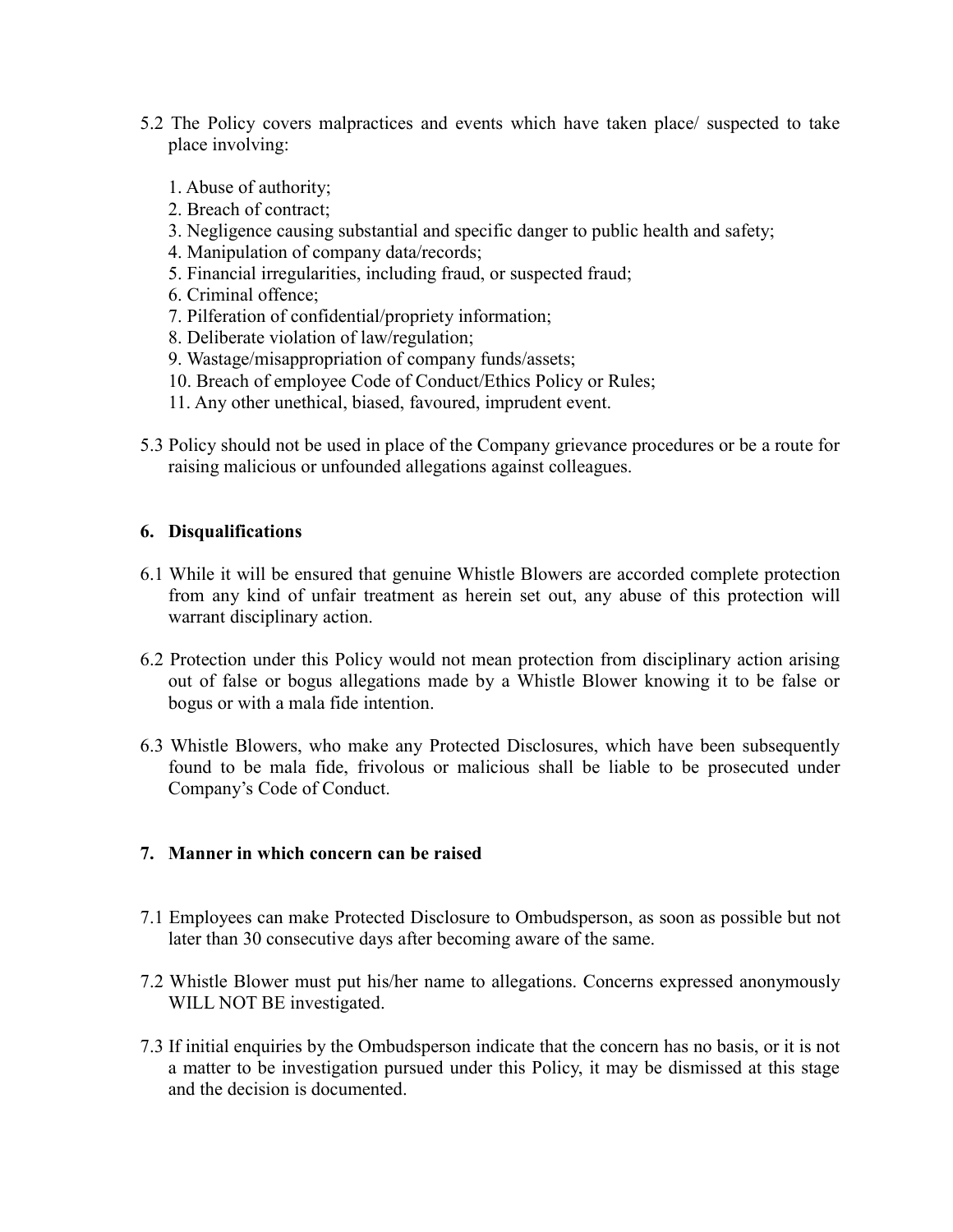- 7.4 Where initial enquiries indicate that further investigation is necessary, this will be carried through either by the Ombudsperson alone, or by a Whistle Officer/Committee nominated by the Ombudsperson for this purpose. The investigation would be conducted in a fair manner, as a neutral fact-finding process and without presumption of guilt. A written report of the findings would be made.
- 7.5 Name of the Whistle Blower shall not be disclosed to the Whistle Officer/Committee unless required for the purpose of investigation.
- 7.6 The Ombudsperson/Whistle Officer/Committee shall:
- i) Make a detailed written record of the Protected Disclosure. The record will include:
	- a) Facts of the matter;
		- b) Whether the same Protected Disclosure was raised previously by anyone, and if so, the outcome thereof;
	- c) Whether any Protected Disclosure was raised previously against the same Subject;
		- d) The financial/ otherwise loss which has been incurred / would have been incurred by the Company;
	- e) Findings of Ombudsperson/Whistle Officer/Committee;
		- f) The recommendations of the Ombudsperson/Whistle Officer/Committee on disciplinary/other action/(s).
- ii) The Whistle Officer/Committee shall finalise and submit the report to the Ombudsperson within 15 days of being nominated/ appointed, unless more time is required under exceptional circumstances.
	- 7.7 On submission of report, the Whistle Officer /Committee shall discuss the matter with Ombudsperson, who shall either:

i) In case the Protected Disclosure is proved, accept the findings of the Whistle Officer /Committee and take such Disciplinary Action as he may think fit and take preventive measures to avoid re-occurrence of the matter;

ii) In case the Protected Disclosure is not proved, extinguish the matter;

Or

ii) Depending upon the seriousness of the matter, Ombudsperson may refer the matter to the Committee of Directors (Whole-time Directors) with proposed disciplinary action/counter measures. The Committee of Directors, if thinks fit, may further refer the matter to the Audit Committee for necessary action with its proposal. In case the Audit Committee thinks that the matter is too serious, it can further place the matter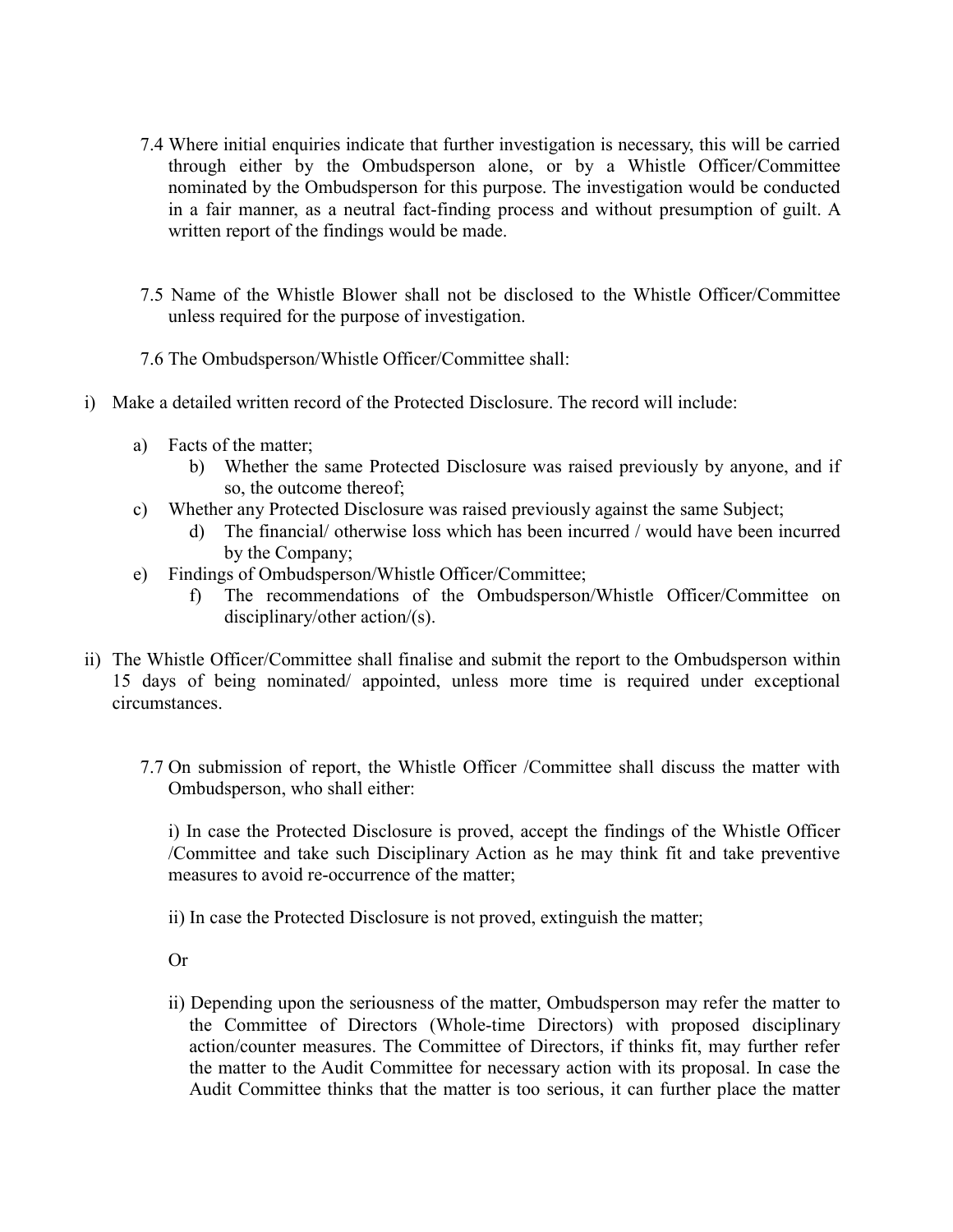before the Board with its recommendations. The Board may decide the matter as it deems fit.

7.8 In exceptional cases, where the Whistle Blower is not satisfied with the outcome of the investigation and the decision, he/she can make a direct appeal to the Managing Director of the Company.

## 8. Protection

- 8.1 No unfair treatment will be meted out to a Whistle Blower by virtue of his/her having reported a Protected Disclosure under this Policy. The Company, as a policy, condemns any kind of discrimination, harassment, victimization or any other unfair employment practice being adopted against Whistle Blower. Complete protection will, therefore, be given to Whistle Blower against any unfair practice like retaliation, threat or intimidation of termination/suspension of service, disciplinary action, transfer, demotion, refusal of promotion, discrimination, any type of harassment, biased behavior or the like including any direct or indirect use of authority to obstruct the Whistle Blower's right to continue to perform his duties/functions including making further Protected Disclosure. The Company will take steps to minimize difficulties, which the Whistle Blower may experience as a result of making the Protected Disclosure. Thus, if the Whistle Blower is required to give evidence in criminal or disciplinary proceedings, the Company will arrange for the Whistle Blower to receive advice about the procedure, etc.
- 8.2 The identity of the Whistle Blower shall be kept confidential.
- 8.3 Any other Employee assisting in the said investigation or furnishing evidence shall also be protected to the same extent as the Whistle Blower.

#### 9. Secrecy/Confidentiality

The Whistle Blower, the Subject, the Whistle Officer and everyone involved in the process shall:

- a. maintain complete confidentiality/ secrecy of the matter;
- b. not discuss the matter in any informal/social gatherings/ meetings;
- c. discuss only to the extent or with the persons required for the purpose of completing the process and investigations;
- d. not keep the papers unattended anywhere at any time;
- e. keep the electronic mails/files under password;
- f. If anyone is found not complying with the above, he/ she shall be held liable for such disciplinary action as is considered fit.